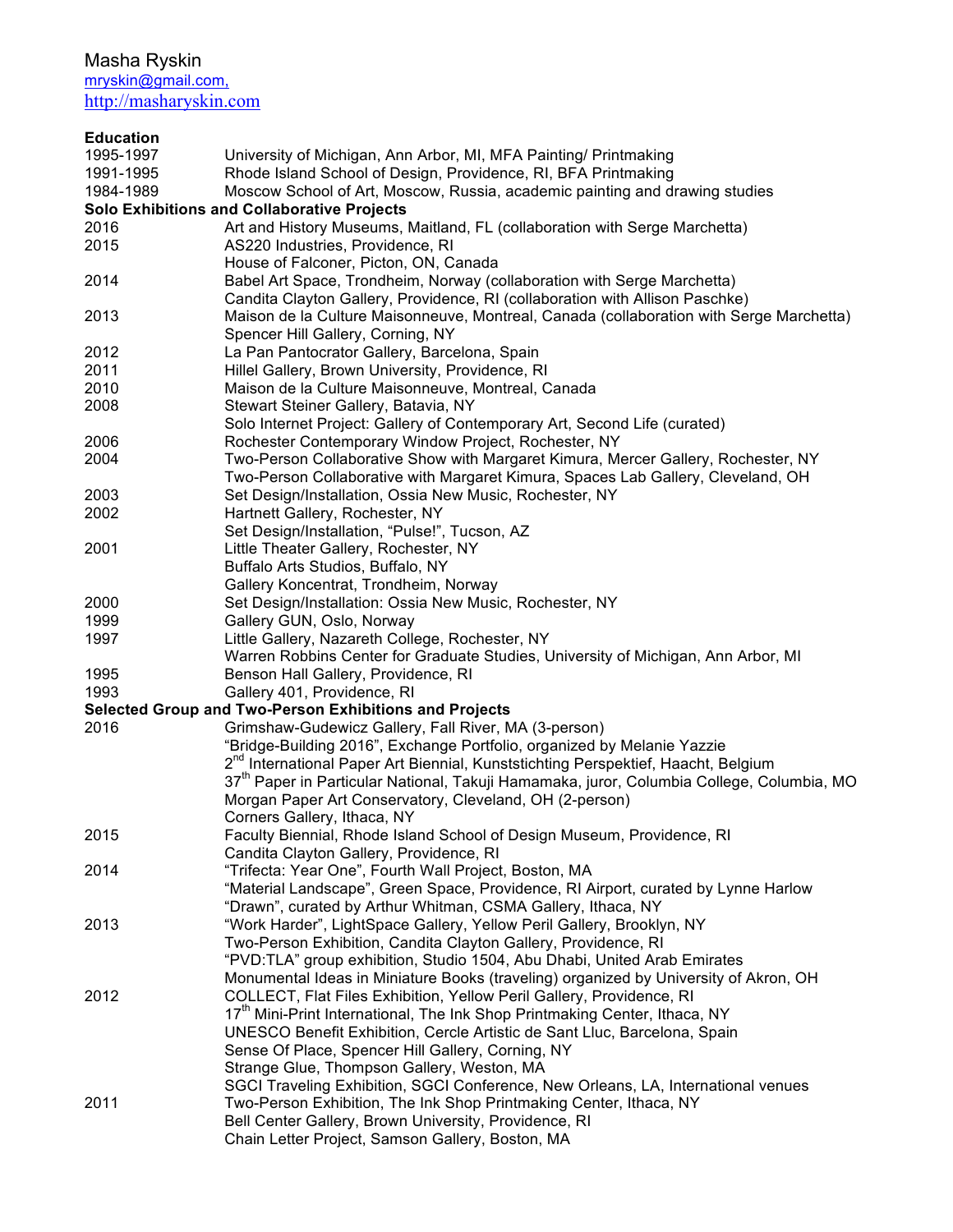|            | Faculty Triennial, Museum, Rhode Island School of Design                                       |
|------------|------------------------------------------------------------------------------------------------|
| 2010       | Art Basel Miami, Fountain Art Fair, Miami, Fl, with Bego Art Project                           |
| 2010       | 5 <sup>th</sup> International Printmaking Biennial of Douro (invited), Alijo, Portugal         |
|            | "Love, Beauty, Peace", Gallery at Park Pointe, Miami Beach, FL                                 |
|            | 10 <sup>th</sup> Anniversary Exhibition, The Ink Shop Printmaking Center, Ithaca, NY           |
| 2009       | Tilting at Windmills (online), Gallery Gray, Minneapolis, MN                                   |
|            |                                                                                                |
|            | Three-Person Exhibition, Davison Gallery, Rochester, NY                                        |
|            | Environmental Art Biennial, I-Park, East Haddam, CT                                            |
|            | Group Exhibition, Colaciello Gallery, West Palm Beach, FL                                      |
|            | "AfricanAmericana", Brennan Gallery, Jersey City, NJ                                           |
| 2008       | "It's a Small World Afterall", Like the Spice Gallery, Brooklyn, NY                            |
|            | "5x5x5", Target Gallery, Torpedo Factory Art Center, Alexandria, VA                            |
|            | "Fine Edge", The Ink Shop Printmaking Center, Ithaca, NY                                       |
|            | Group Exhibition, Hungerford Building Gallery, Rochester, NY                                   |
|            | Public Work, I-Park Art Center, East Haddam, CT                                                |
|            | Two-Person Exhibition, Haydon Art Center, Lincoln, NE (review)                                 |
| 2007       | Three-Person Exhibition, (Jessica Morgan, James Rondeau, Steven Zevitas, curators)             |
|            | McCormack Gallery, New York, NY (catalog)                                                      |
|            | Three-Person Exhibition, Davison Gallery, Rochester, NY                                        |
|            | "Drawing on Purpose" (invitational), Schweinfurth Art Center, Auburn, NY (review)              |
| 2006       | "Layers" (invitational), Heights Art Center, Cleveland, OH                                     |
|            | "Crossing Over", The Annexe Galleries, Kuala Lumpur, Malaysia                                  |
|            | "Personal Cultures", Gallery R, Rochester, NY                                                  |
|            | National Small Works Painting Exhibition, Main Street Gallery, Groton, NY                      |
|            | "New Art 06", Susan Greenberg, Juror, Kingston Gallery, Boston, MA                             |
|            |                                                                                                |
|            | Three-Person Exhibition, International Arts Festival, Korjaamo Gallery, Helsinki, Finland      |
|            | "Artist as Teacher", curated by Randy Williams, The Studio: an Alternative Space for           |
|            | Contemporary Art, Armonk, NY                                                                   |
|            | Digital Open National Exhibition, A.R.C. Gallery, Chicago, IL                                  |
|            | "Up Against the Wall", Invitational, Rochester Contemporary, Rochester, NY                     |
|            | Three-Person Exhibition, Davison Gallery, Roberts Wesleyan College, Rochester, NY              |
| 2005       | "Winter Solstice IV: Standards and Shifts in Contemporary Art", collaboration with             |
|            | Margaret Kimura, The Art Exchange, White Plains, NY                                            |
|            | Set Design Collaboration with singer Jenny Robson, Umo Jazz House, Helsinki, Finland           |
|            | "Zygote Collects", Zygote Press Gallery, Cleveland, OH                                         |
|            | "Walking on Water", International Print Exchange, Rueff Gallery, Purdue University,            |
| 2003       | Gallery 15, Rochester, NY                                                                      |
| 2002       | "Selections 2003", Albright Knox Collections Gallery, Buffalo, NY                              |
|            | "La Petite X" National Exhibition, Alder Gallery, Coburg, OR                                   |
|            | Two-Person Exhibition, CACP Gallery, Cleveland, OH                                             |
| 2001       | "Matter" (invitational), Chautauqua Center for Visual Arts, Chautauqua, NY                     |
|            | National Small Prints Exhibition, Stonemetal Press, San Antonio, TX                            |
| 2000       | Printmaking Invitational, Tower Fine Arts Gallery, Brockport, NY                               |
|            | RedPoint Gallery, Bandung, Indonesia                                                           |
| 1999       | Two-Person Exhibition, Brownson Gallery, Purchase, NY                                          |
|            | Group Exhibition, Hallwalls Contemporary Arts Center, Buffalo, NY                              |
|            |                                                                                                |
|            | Greatbatch Emerging Artist Exhibition, Burchfield-Penney Art Center, Buffalo, NY               |
|            | Collaborative Installation, School of the Arts, Rochester, NY                                  |
| 1998       | Group Exhibition, Tower Fine Arts Gallery, SUNY Brockport, Brockport, NY                       |
|            | The 8 <sup>th</sup> International Print and Drawing Biennial, Fine Arts Museum, Taipei, Taiwan |
|            | Paper/Fiber XXI International Exhibition, Arts Iowa City, Iowa City, IA                        |
|            | "Pressed and Pulled VI"(national), Georgia State University, Milledgeville, GA                 |
|            | "The Print Show"(national juried), A.C., T Gallery, Detroit, MI                                |
| 1997       | Two-Person Exhibition, Matrix Gallery, Ann Arbor, MI                                           |
|            | "Bits and Pieces:" Two-Person Exhibition, Media Union Gallery, Ann Arbor, MI                   |
| 1996       | Inaugural Exhibition, Warren Robbins Center for Graduate Studies                               |
|            | "Faculty Exhibition", Arrowmont School of Arts and Crafts, Gatlinburg, TN                      |
| 1995       | "National Dish:" Group Exhibition, Slusser Gallery, University of Michigan                     |
|            | Kingston Gallery Invitational, Kingston Gallery, Boston, MA                                    |
| 1993, 1994 | Two-Person Exhibition, Benson Hall Gallery, Rhode Island School of Design                      |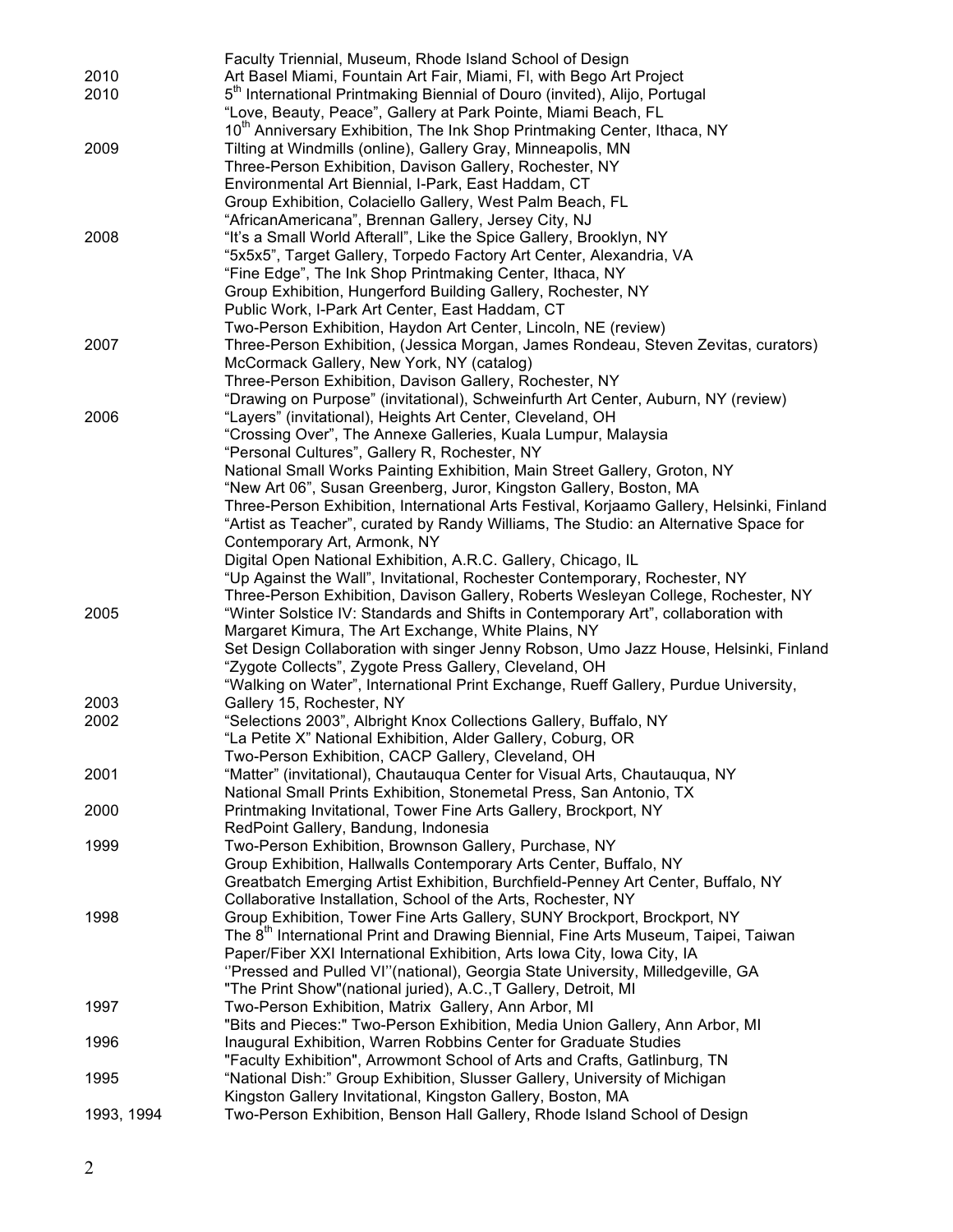| <b>Residencies</b>       |                                                                                                                                                                                                                                                  |
|--------------------------|--------------------------------------------------------------------------------------------------------------------------------------------------------------------------------------------------------------------------------------------------|
| 2016                     | Fiskars Village Artist Residency, Fiskars, Finald                                                                                                                                                                                                |
| 2015                     | Art and History Museums, Maitland, FL                                                                                                                                                                                                            |
| 2015                     | SparkBox Studio, Kingston, ON                                                                                                                                                                                                                    |
| 2001, 2014               | Lademoen Artist Studios, Trondheim, Norway<br>Zea Mays Printmaking Center, Northampton, MA                                                                                                                                                       |
| 2013                     | Soaring Gardens, Lehrman Trust, Laceyville, PA                                                                                                                                                                                                   |
| 2013, 04, 08             | Ragdale Foundation, Lake Forest, IL                                                                                                                                                                                                              |
| 2012                     | SIM International Residency Program, Reykjavik, Iceland                                                                                                                                                                                          |
| 2011                     | La Rectoria Center for Contemporary Art, Barcelona, Spain                                                                                                                                                                                        |
| 2009                     | Valparaiso Foundation, Mojacar, Spain                                                                                                                                                                                                            |
|                          | Ragdale Foundation, Lake Forest, IL                                                                                                                                                                                                              |
|                          | I-Park, East Haddam, CT                                                                                                                                                                                                                          |
| 2007                     | Can Serrat International Art Center, El Bruc, Spain                                                                                                                                                                                              |
| 2006                     | Kimmel Harding Nelson Center for the Arts, Nebraska City, NE                                                                                                                                                                                     |
| 2005                     | Julia and David White Artist Colony, Costa Rica                                                                                                                                                                                                  |
| 2004                     | Ragdale Foundation, Lake Forest, IL                                                                                                                                                                                                              |
| 2000                     | RedPoint Studio, Bandung, Indonesia (workshop)                                                                                                                                                                                                   |
| 1998-1999                | Atelier Nord, Oslo, Norway                                                                                                                                                                                                                       |
| 1998                     | Western New York Residency Exchange, SUNY Buffalo ePIC Center, Buffalo, NY                                                                                                                                                                       |
| <b>Bibliography</b>      |                                                                                                                                                                                                                                                  |
| 2016                     | Review: Linda Murphy, Herald News and Providence Journal, 1/29                                                                                                                                                                                   |
| 2013                     | Review, Arthur Whitman, Ithaca Times, 04/03                                                                                                                                                                                                      |
| 2011                     | Review, Arthur Whitman, Tompkins Weekly, 05/16                                                                                                                                                                                                   |
| 2010                     | "The Connecticut Landscape Architect", Fall 2010, American Society of Landscape                                                                                                                                                                  |
|                          | Architects                                                                                                                                                                                                                                       |
|                          | Review: Renee Doucette, Art Rogue Island Blog, 6/23                                                                                                                                                                                              |
|                          | Review: "Time, Ink", Arthur Whitman, Ithaca Post, Ithaca, NY 05/27                                                                                                                                                                               |
| 2008                     | Interview, Amina Gabrielova, Novoe Russkoe Slovo (The New Russian Word), New York, NY                                                                                                                                                            |
|                          | 12/17                                                                                                                                                                                                                                            |
|                          | Review: "Wake up to 'Coffeescape", L. Kent Wolgamott, Journal Star, Lincoln, NE, 5/10<br>Book Cover: "Introduction to Derivative Free Optimization", Andrew R. Conn, Katya<br>Scheinberg and Luis. N. Vicente, SIAM Publishing, Philadelphia, PA |
|                          |                                                                                                                                                                                                                                                  |
| 2007                     | Review: "Drawing's Comeback", Katherine Rushworth, The Post-Standard, April 8<br>Liminal: Spaces-In-Between Visible and Invisible, Erica Eaton, Tara Smelt, editors,<br><b>Evolutionary Girls Press</b>                                          |
| 2006                     | Review: "Those Who Teach, Can", Benjamin Genocchio, New York Times, October 27                                                                                                                                                                   |
|                          | Review: "A Tasty Morsel or Two From the Smorgasbord Of a Big Goup Show",                                                                                                                                                                         |
|                          | Benjamin Genocchio, New York Times, January 1, 2006                                                                                                                                                                                              |
|                          |                                                                                                                                                                                                                                                  |
| 2005                     | Cover, Proceedings of the NATO ASI Workshop 2005, Montreal, Canada                                                                                                                                                                               |
| 2002<br>2001             | "Road Less Traveled", Cleveland Free Times, June 19<br>"Nettkunst": Aftenposten, April 22, 2001, Oslo, Norway                                                                                                                                    |
| 1999                     | Exhibition Catalog: Burchfield-Penney Art Center, Buffalo, NY                                                                                                                                                                                    |
|                          | Exhibition Catalog: Western New York Artist Residency Exchange                                                                                                                                                                                   |
|                          | Hallwalls Contemporary Arts Center, Buffalo, NY                                                                                                                                                                                                  |
| 1998                     | Exhibition Catalog: The 8 <sup>th</sup> International Print and Drawing Exhibits, Taipei Fine Art Museum                                                                                                                                         |
| 1997                     | Exhibition Catalogue: "Pressed and Pulled VI", Georgia College and State University                                                                                                                                                              |
| 1990                     | Cover Illustration: Architecture in the USSR, Volume Two, Moscow, Russia                                                                                                                                                                         |
| <b>Awards and Honors</b> |                                                                                                                                                                                                                                                  |
| 2016                     | Mellon Teaching Fellowship, Rhode Island School of Design and Brown University                                                                                                                                                                   |
| 2015                     | Rhode Island Artist Fellowship, RI Arts and Cultural Council, Providence, RI                                                                                                                                                                     |
|                          | New Faculty Grant, Rhode Island School of Design                                                                                                                                                                                                 |
| 2012, 14                 | Professional Development Grant, Rhode Island School of Design                                                                                                                                                                                    |
| 2011, 14                 | Technical Development Grant, Rhode Island School of Design                                                                                                                                                                                       |
|                          | Studio Space Grant, La Rectoria Center of Contemporary Art, Barcelona, Spain                                                                                                                                                                     |
| 2010                     | NYFA Strategic Opportunity Stipend, Rochester, NY                                                                                                                                                                                                |
|                          |                                                                                                                                                                                                                                                  |
| 2009                     | Fellowship, Foundation Tenot, France                                                                                                                                                                                                             |
| 2004, 2008               | Friends' Fellowship, Ragdale Foundation, Lake Forest, IL                                                                                                                                                                                         |